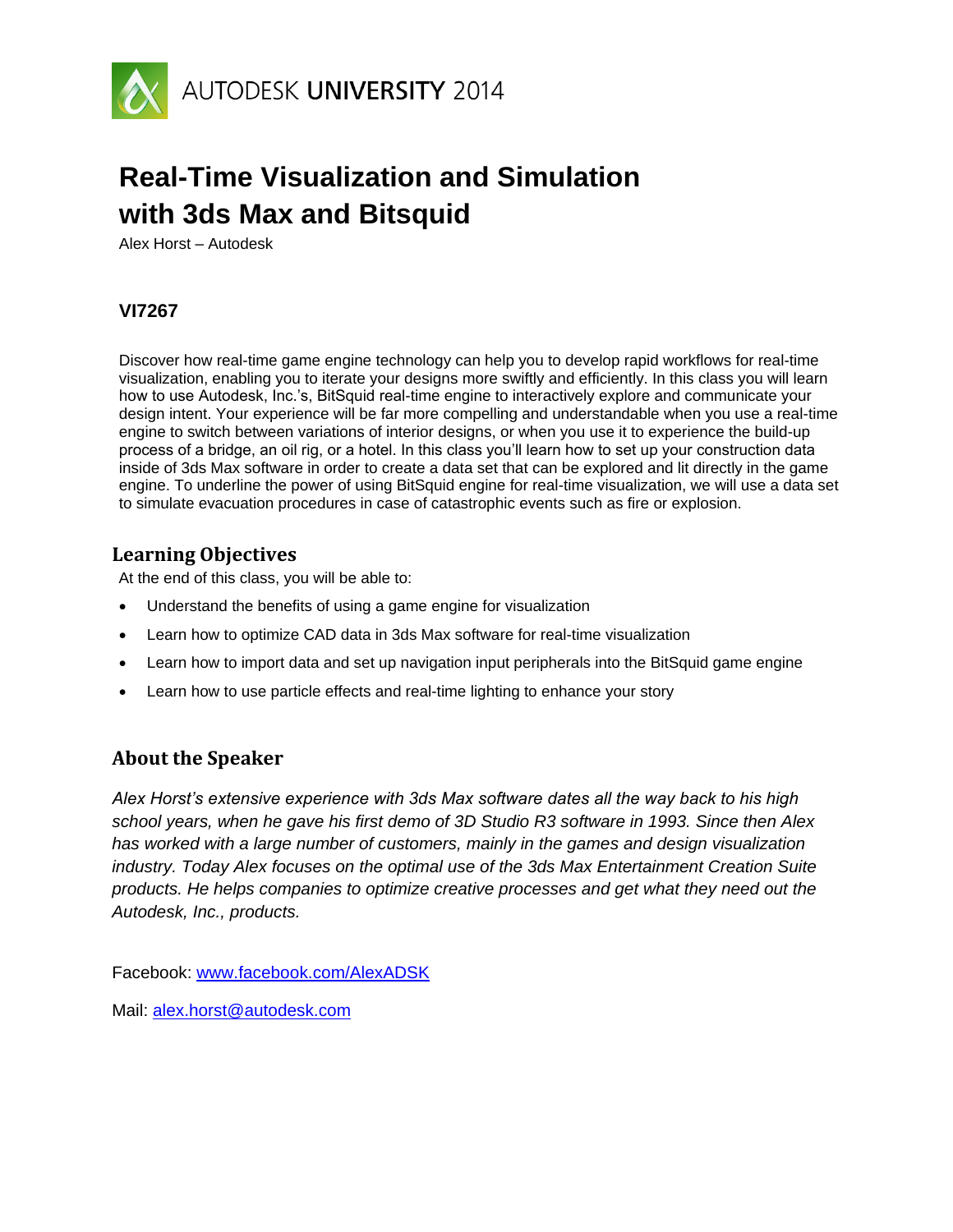### **3ds Max to Engine optimization**

#### **Things to check after CAD data import into 3ds Max**

- **Correct Scale.** (Many engines – such as Bitsquid are working in metrics / meters. Bitsquid will convert whatever units you are using upon export / import. But you'll want to make sure the scale in 3ds Max is not totally off, which can easily happen depending on where the CAD data came from)

#### - **Object Count:**

- $\circ$  Use the data > summarize in 3ds Max to check for potential issues such as too high poly and Object Count.
- o DirectX based 3d engines will dramatically slow down when using thousands and thousands of single objects.
	- Workarounds are:
		- Object Groups
		- Collapsing multiple objects into single ones
		- Instancing (there is a Instancer script on Scriptspot.com which will re-create instances based on identical geometry: <http://www.scriptspot.com/3ds-max/scripts/instancer-0>
		- Use the engine itself to build-up the geometry.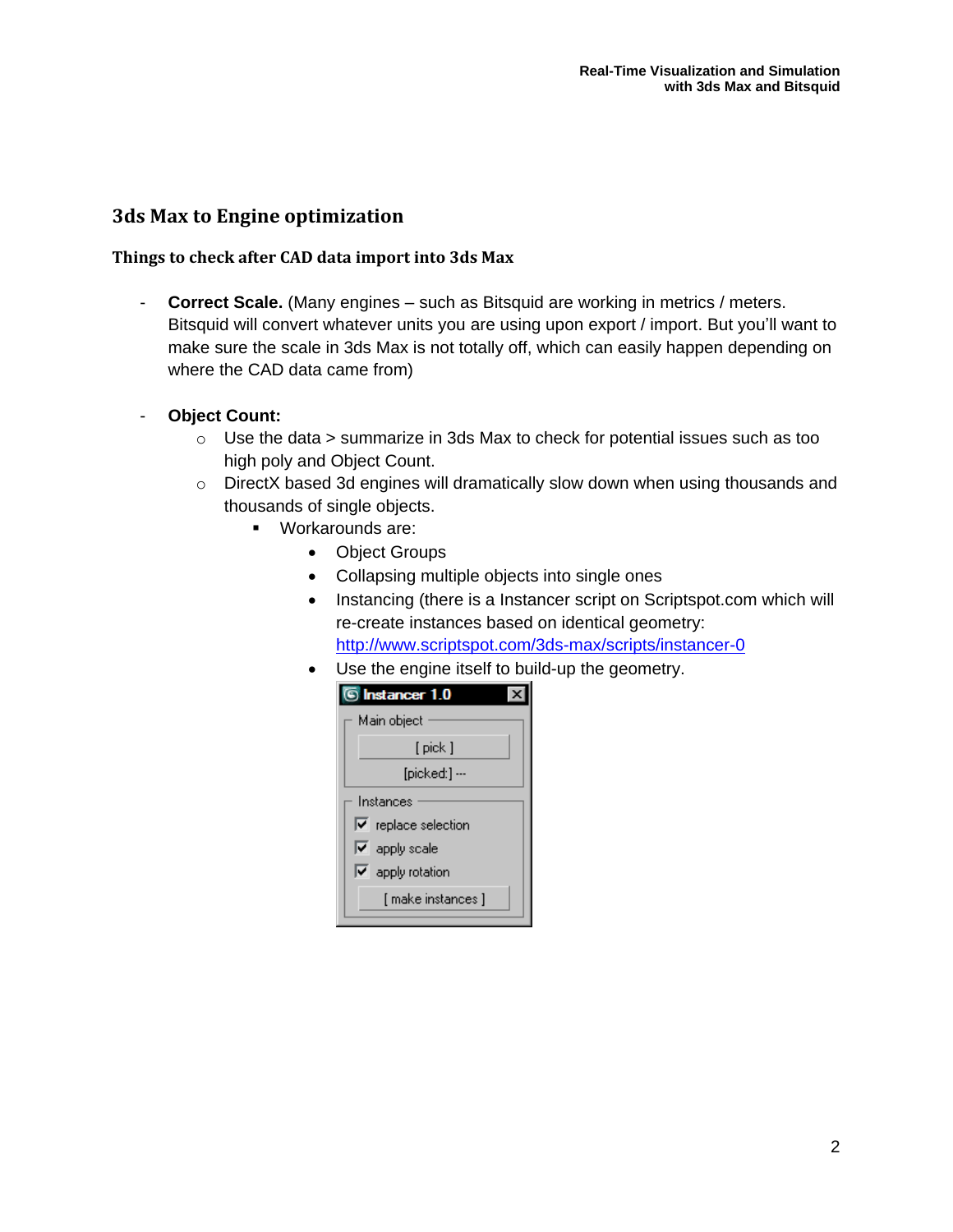#### - **Check objects for open edges, overlapping faces, overlapping vertices**

- o Viewport > xView
- o Open edges can cause issues when trying to apply UV coordinates or animations
- o To fix:
	- **Select object**
	- $\blacksquare$  Make sure it is an editable poly (rightclick > convert to > editable poly)
	- Go into Vertex subobject mode
	- Select all vertices  $(CTRL + A)$
	- Open Weld [Settings]
	- Change the value to 0
	- Click the up arrow for the value one time which will set the value to something like 0.0001
	- **This should weld Vertices that are on the exact same position and** maintain you overall geometry.
		- Cross-check:
			- Switch to Element Mode
			- Select one element and move
			- Shouldn't drag any sole faces along
	- Finally you can re-adjust the smoothing group by adding a "Smooth" modifier and an angle (normally something between 30 and 45 degrees)

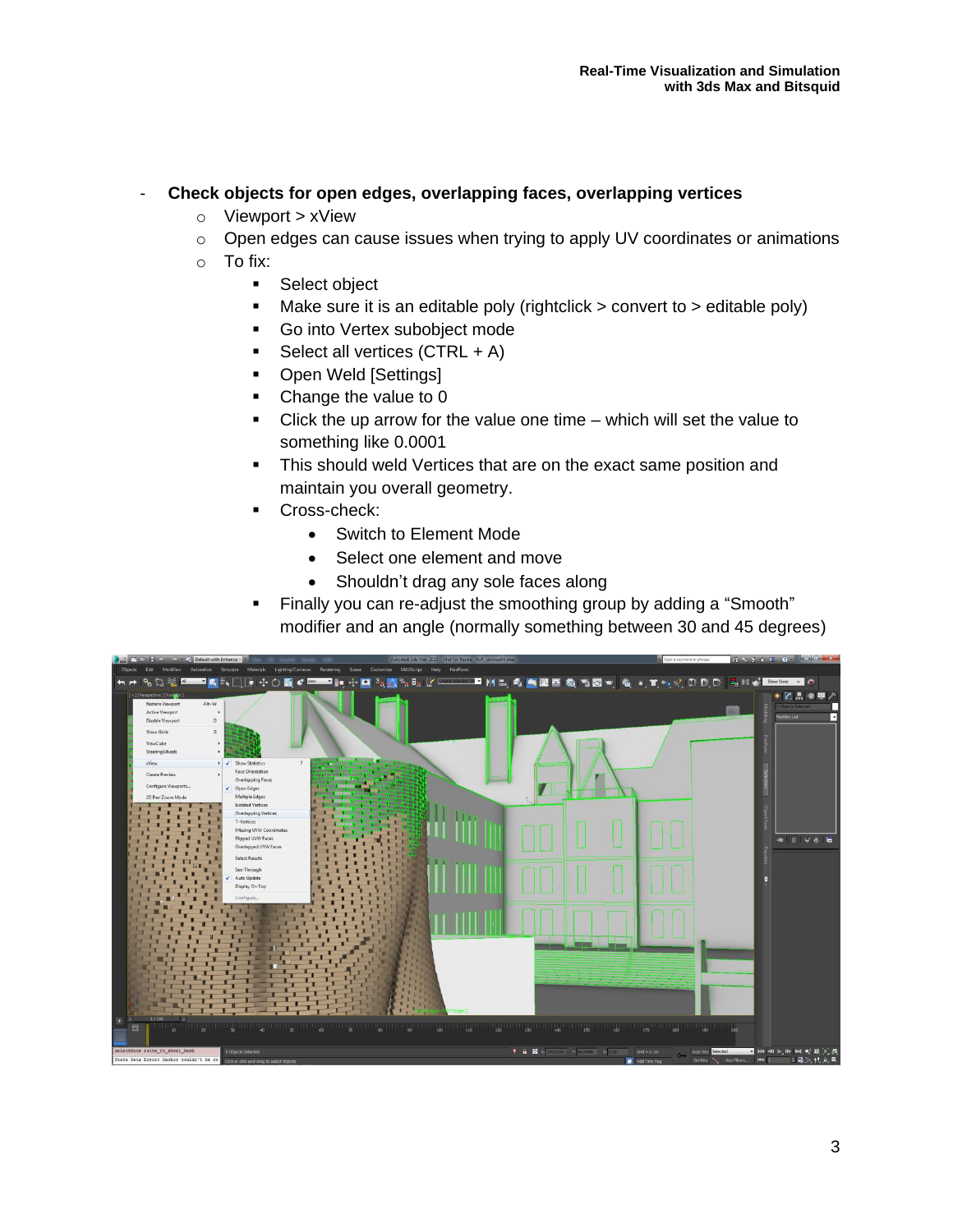#### - **Check for normal direction**

- Polygons have one face direction (face normal) along which they will be "seen" by the renderer. By default 3ds Max displays polygons as double-sided (Backface Cull disabled). The game engine later on won't display geometry as double-sided. It can: but it will use twice the polygon count to do so.
- Therefore fixing or unifying face normal direction can be important.
- To visualize check for potential issues you can:
	- o Select (all) objects
	- o Rightclick > object properties > enable Backface Cull
	- o Single faces can be selected and flipped via Edit Poly or Edit Mesh
	- o Alternatively you can add a Edit Normals modifier, which is going to display face normal for you and gives you access to edit these.

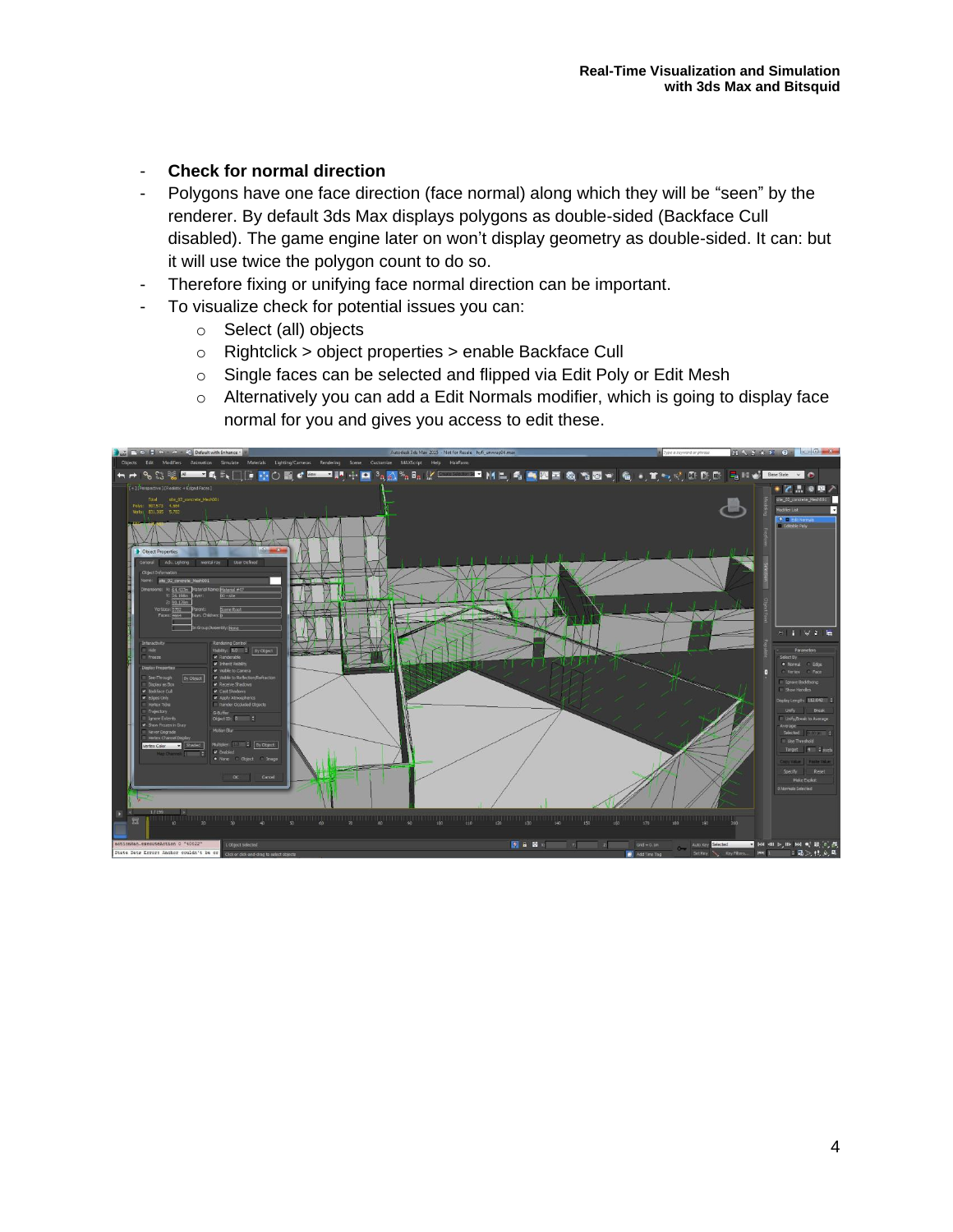#### **Textures**

- Use square textures (especially important for iOS optimization)
- Resolution for real-time engines is always power of two (8x8; 16x16; 32x32; 64x64; 128x128; 256x256; 512x512; 1024x1024; 2048x2048; 4096x4096)
- DirectX native texture format: dds.
	- o File formats like png / bmp / jpg / tga etc. will get converted to gpu-format at runtime utilizing CPU power and taking up loading-time.
	- o Many engines will internally automatically convert your textures to DDS.
	- o You can create DDS textures easily by downloading the NVIDIA Photoshop Plugin from: <https://developer.nvidia.com/nvidia-texture-tools-adobe-photoshop> Or by using the Microsoft DirectX SDK
- There are different DDS compression formats that will reduce texture size memory usage for GPU.

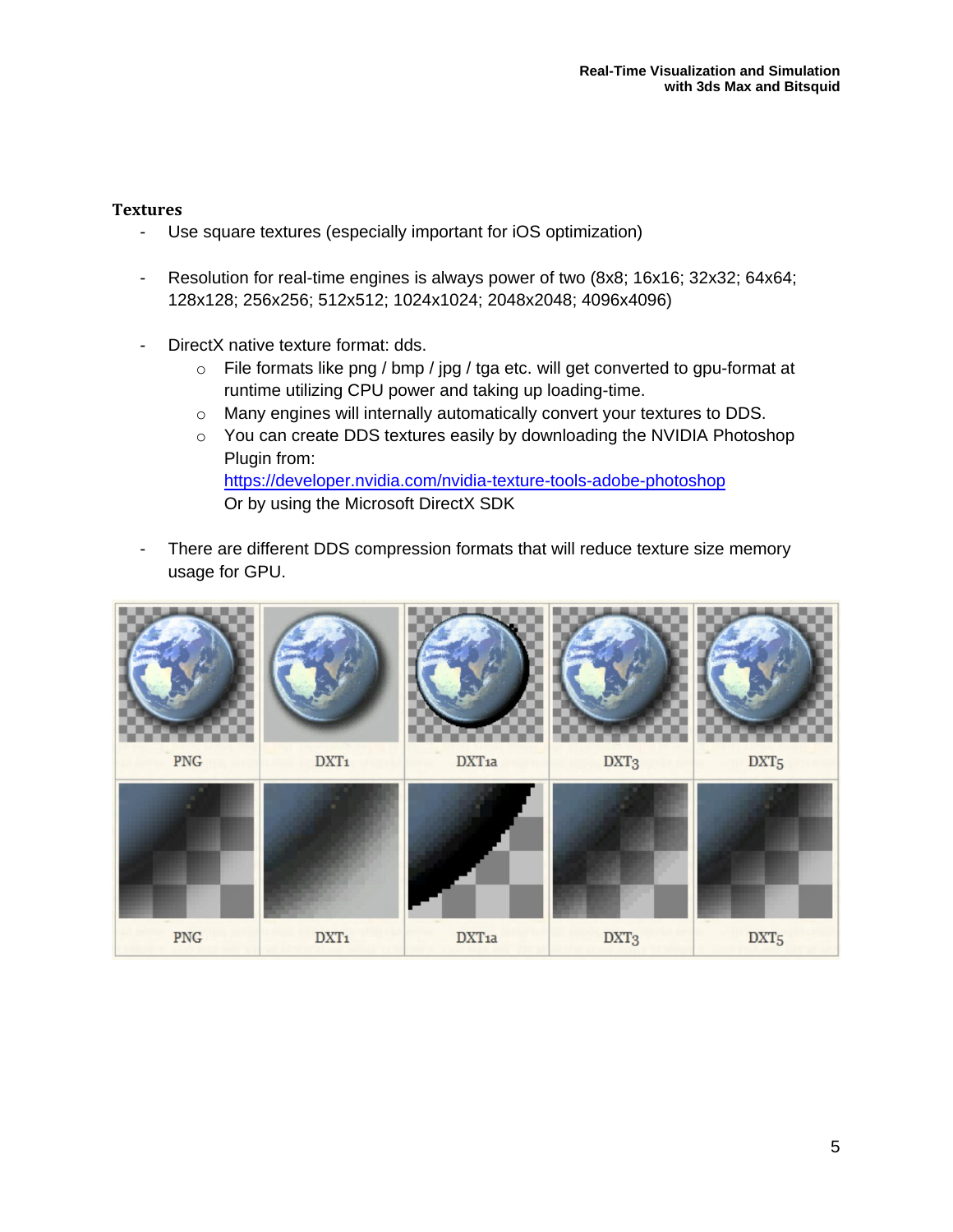#### **UVW Mapping**

-

- UV Unwrap in 3ds Max to generate unique texture coordinates per polygon.
- Reusing the same texture space for different faces can save on texture memory and improve overall display quality.
- There are a number of 3ds Max plugins that will greatly improve your UV Packing / Unwrapping experience inside of 3ds Max.
- For more info go to: <http://www.3d-plugin.com/>